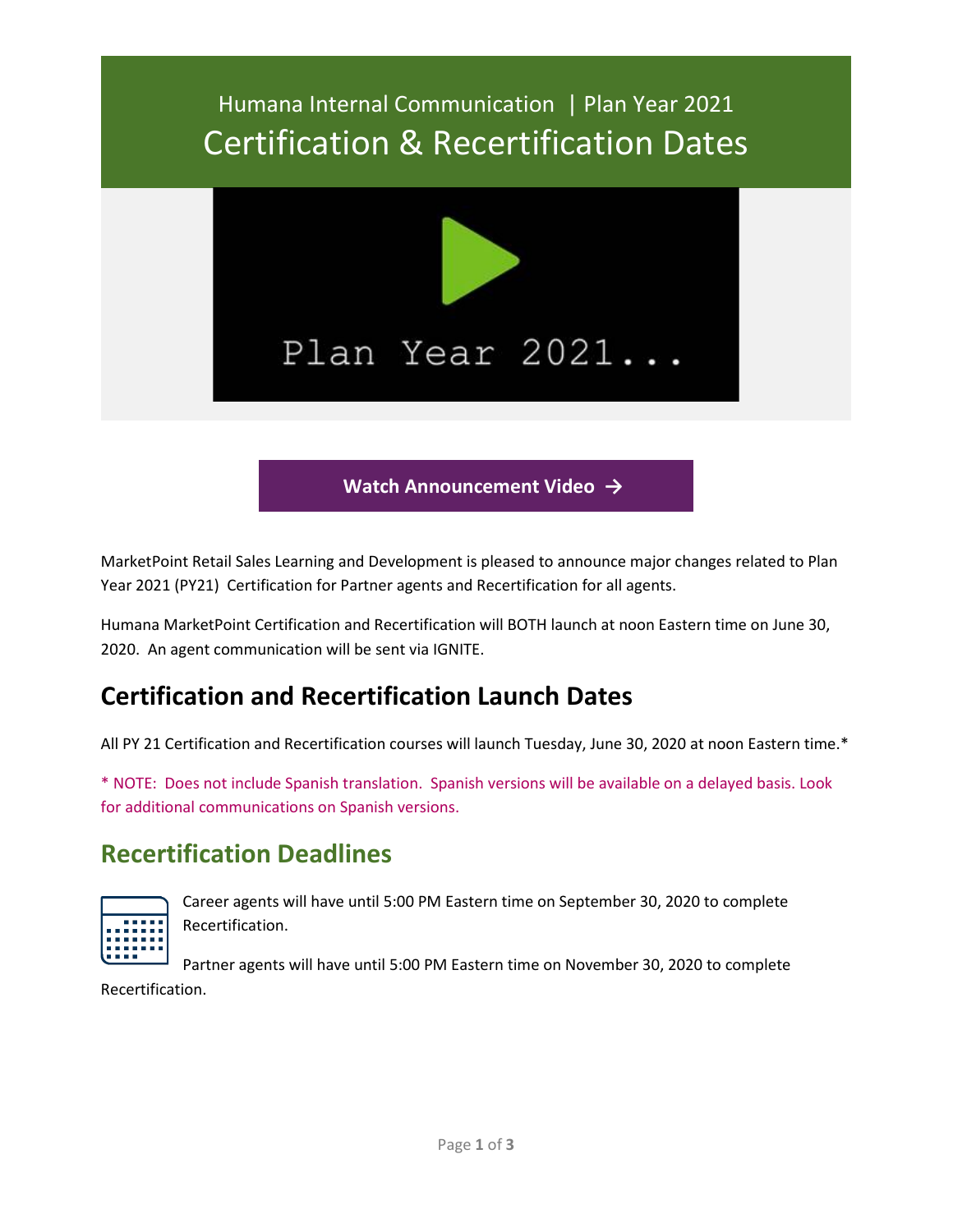#### **Improvements for PY21**

The training department strives to improve MarketPoint's Certification and Recertification training every year. We take the feedback from agents and partners seriously. Our goal is to improve the agent experience, provide quality training and meet the needs of Humana.

For PY21:

1. AHIP testing. Agents will have 6 attempts to successfully pass testing for AHIP.

2. Humana testing. There will no longer be a final test at the conclusion of Humana's agent guidance for Certification or Recertification content.

3. All products. Going forward, Agents will be certified to sell ALL Medicare Advantage products after successfully completing Certification or Recertification for PY 21.



Look for an invitation to webinar sessions in which the training department will provide an indepth tour of both trainings.

## **The AHIP Training Requirement and the Cut-over to PY21 Cert/Recert**

AHIP is a training requirement for both Humana MarketPoint Certification and Recertification. Here is what you need to know:

1. PY20 AHIP training will be taken down at midnight Eastern Time on June 19, 2020

2. PY21 AHIP training will be launched at 8:00 AM Eastern Time on June 20, 2020

Humana Certification for PY20 will close at 5:00 PM Eastern Time on June 19, 2020.

Agents who do not complete their PY20 Certification prior to 5:00 PM Eastern Time on June 19 2020 will have the opportunity to enroll in PY21 Certification when it launches the last week of June.

Agents who complete PY20 Certification must complete PY21 Recertification.

We are advising agents who are considering completing PY20 Certification in June to consider waiting for PY21 to launch on Tuesday June 30, 2020.

AHIP is required for both Certification and Recertification. Agents typically take AHIP through Humana after they have logged into training from our Humana site. If an agent goes directly to AHIP to register, the fee is \$175.00 and they must have their AHIP results transferred to Humana before they can continue completing their Certification or Recertification.

IMPORTANT: We are not recommending or suggesting that agents take AHIP as soon as it is available by going directly to the AHIP site. Agents accessing AHIP through that site will be required to pay the full